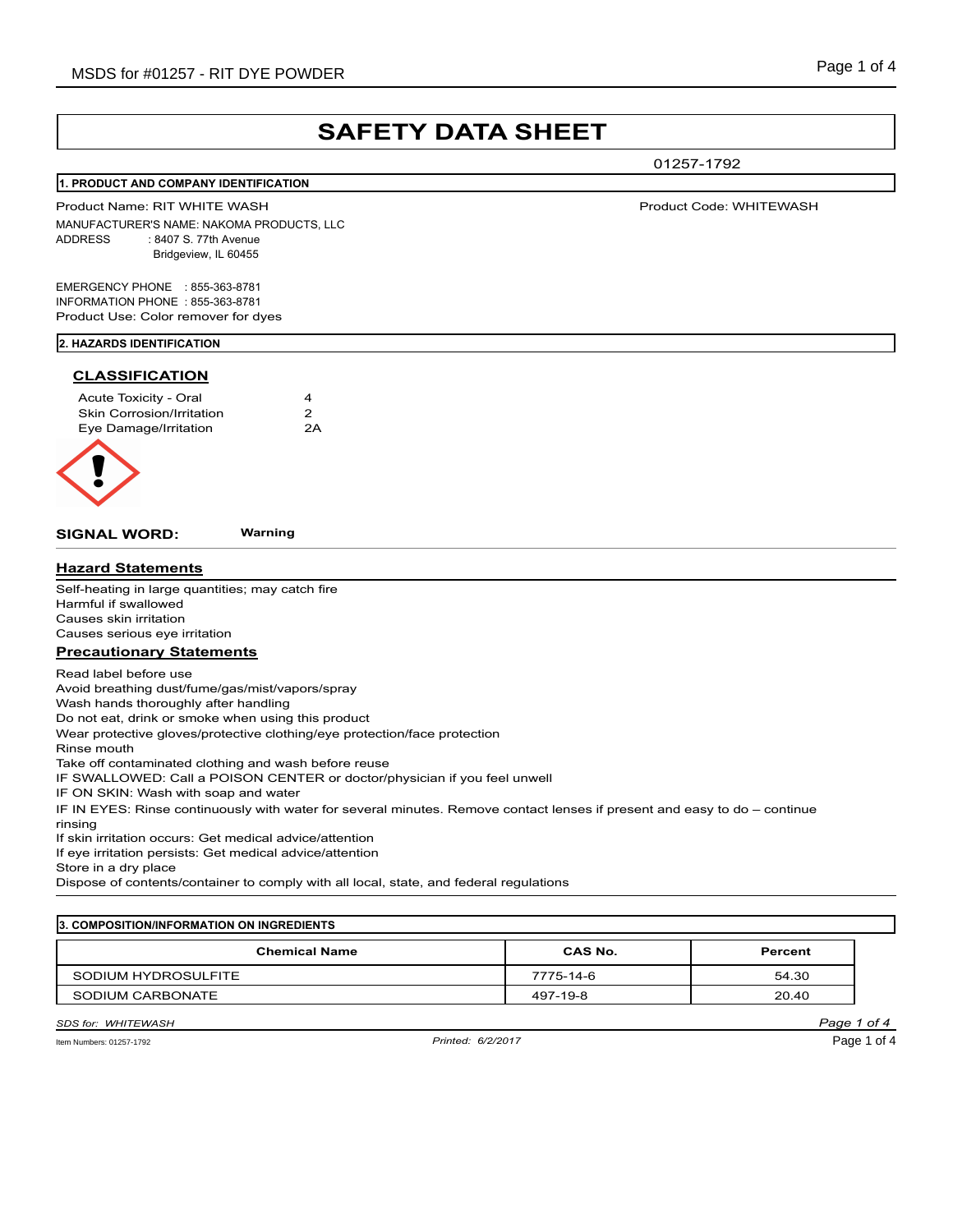| SODIUM CHLORIDE                                           | 7647-14-5 | 6.50 |
|-----------------------------------------------------------|-----------|------|
| SODIUM METASILICATE ANHYDROUS                             | 6834-92-0 | 5.40 |
| TETRA SODIUM SALT OF ETHYLENE DIAMINE<br>TETRAACETIC ACID | 64-02-8   | 1.60 |
|                                                           |           |      |

#### **4. FIRST AID MEASURES**

I**NHALATION:** Remove to fresh air. Administer oxygen if needed. Apply artificial respiration if breathing has stopped. Get medical attention.

**EYE CONTACT:** Wash immediately with large volumes of fresh water for at least 15 minutes . Get medical attention.

**SKIN CONTACT:** Wipe off with a towel. Wash with soap and water. Get medical attention if irritation persists.

**INGESTION:** If swallowed, do not induce vomiting. Give large amounts of water. Never give anything by mouth to an unconscious or convulsive person. Get medical attention.

**Most important symptoms/effects, acute and delayed:** None known.

**Indication of immediate medical attention and special treatment needed:** None known.

#### **5. FIRE FIGHTING MEASURES**

**Suitable and unsuitable extinguishing media:** Flood with copious amounts of water.

**Specific hazards arising from the chemical:** Negligible fire hazard.

**Special equipment and precautions for fire-fighters:** Avoid inhalation of material or combustion by-products. Wear NIOSH approved positive-pressure self-contained breathing apparatus operated in pressure demand mode.

#### **6. ACCIDENTAL RELEASE MEASURES**

**Personal precautions, protective equipment, and emergency procedures:** Avoid breathing dust or vapors. Ventilate area. Remove all sources of ignition.

**Methods and materials for containment and cleaning up:** Clean up with absorbent material and place in closed containers for disposal.

#### **7. HANDLING AND STORAGE**

**Precautions for safe handling:** Keep closure tight and container upright to prevent leakage. Open container slowly. Do not get in eyes. Avoid skin contact and contact with clothing. Do not take internally.

**Conditions for safe storage, including any incompatibilities:** Store and use in cool, dry, well-ventilated areas. Keep containers closed when not in use. Keep away from excessive heat or open flame.

| <b>8. EXPOSURE CONTROL/PERSONAL PROTECTION</b> |                             |                              |                              |
|------------------------------------------------|-----------------------------|------------------------------|------------------------------|
| Chemical Name / CAS No.                        | <b>OSHA Exposure Limits</b> | <b>ACGIH Exposure Limits</b> | <b>Other Exposure Limits</b> |
| <b>ISODIUM HYDROSULFITE</b><br>17775-14-6      | Not established.            | Not established.             |                              |
| <b>ISODIUM CARBONATE</b><br>1497-19-8          | Not established             | Not established              |                              |
| <b>ISODIUM CHLORIDE</b><br>7647-14-5           |                             |                              |                              |

*SDS for: WHITEWASH Page 2 of 4*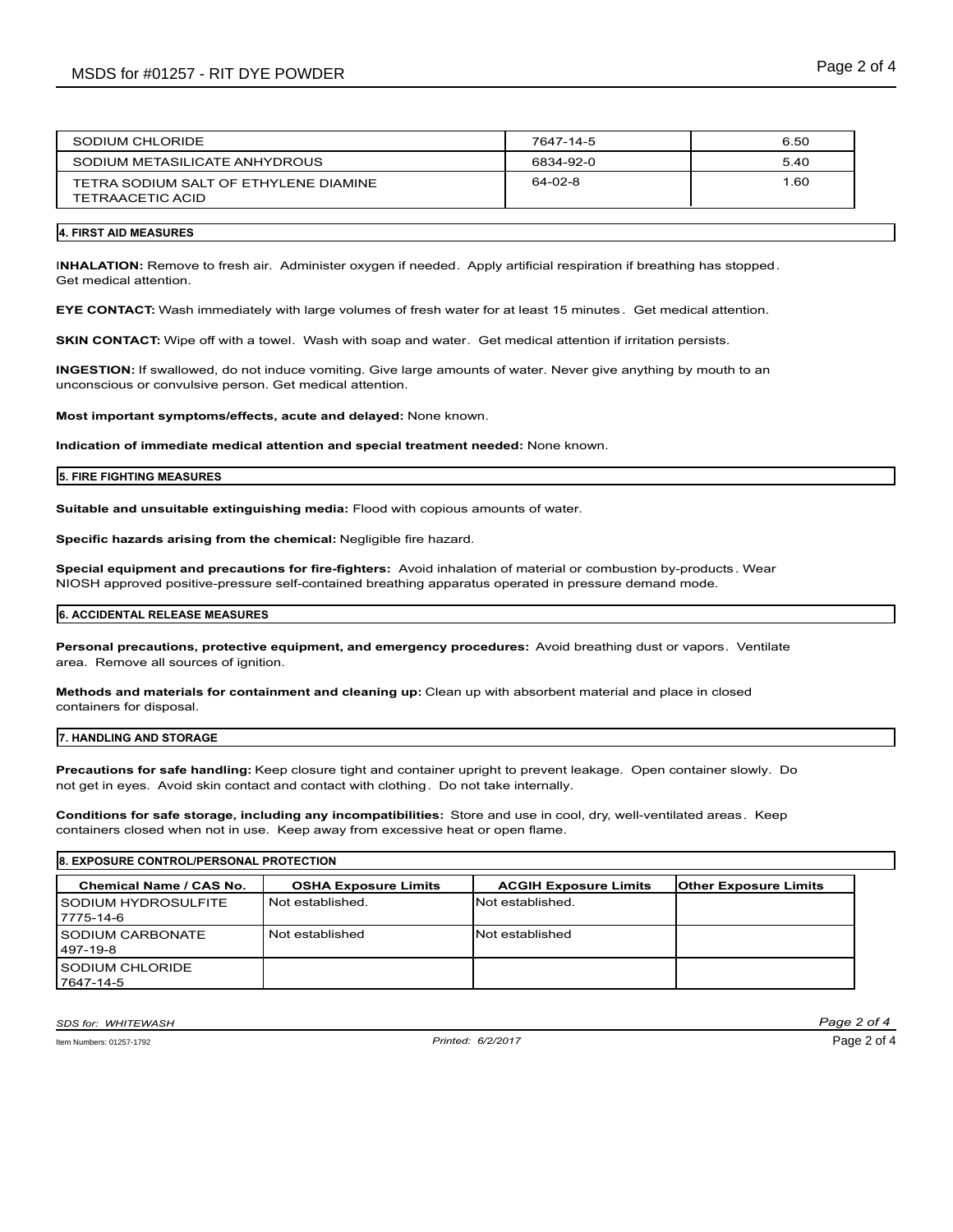| I SODIUM METASILICATE<br><b>IANHYDROUS</b><br>6834-92-0                                              | Not established | <b>Not established</b>  |  |
|------------------------------------------------------------------------------------------------------|-----------------|-------------------------|--|
| <b>I TETRA SODIUM SALT OF</b><br><b>I ETHYLENE DIAMINE</b><br><b>I TETRAACETIC ACID</b><br>$64-02-8$ | Not established | <b>INot established</b> |  |

**Appropriate engineering controls:** Ventilation should be sufficient to prevent inhalation of any vapors . General dilution and/or local exhaust ventilation in volume to keep PEL/TLV of most hazardous ingredient below acceptable limit and lel below stated limit.

#### **Individual protection measures:**

**Respiratory protection:** None under normal use. Avoid breathing vapors. In restricted areas , use approved chemical/mechanical filters designed to remove a combination or particles and vapor. In confined areas, use an approved air line respirator or hood. Self-contained breathing apparatus is required for vapor concentrations above PEL/TLV limits .

**Protective gloves:** None under normal use. Use solvent-resistant for prolonged or repeated contact.

**Eye protection:** None under normal use. However, use of safety glasses with splash guards or full face shield should be used if indicated.

**Other protective clothing or equipment:** None under normal use. However, use of solvent-resistant aprons or other clothing is recommended. Eye washes and safety showers in the workplace are recommended.

## **9. PHYSICAL AND CHEMICAL PROPERTIES**

|                                                                     | Appearance: Off-white powder         |                                          | <b>Odor: Clean</b>                   |
|---------------------------------------------------------------------|--------------------------------------|------------------------------------------|--------------------------------------|
| Vapor Pressure: Not applicable                                      |                                      | <b>Odor threshold:</b> Not determined    |                                      |
|                                                                     | Vapor Density: Heavier than air      |                                          | <b>pH:</b> Not applicable            |
|                                                                     | <b>Density:</b> Not determined       |                                          | <b>Melting point:</b> Not determined |
| Freezing point: Not applicable                                      |                                      |                                          | Solubility: Complete in water        |
|                                                                     | <b>Boiling point:</b> Not applicable |                                          | <b>Flash point:</b> Not applicable   |
| Evaporation rate: Not applicable                                    |                                      |                                          | <b>Flammability:</b> Not applicable  |
| <b>Explosive Limits: Not applicable</b>                             |                                      | Autoignition temperature: Not applicable |                                      |
| Decomposition temperature: Not determined                           |                                      |                                          | Viscosity: Not applicable            |
| <b>Partition coefficient (n- Not determined)</b><br>octanol/water): |                                      |                                          |                                      |

#### **10. STABILITY AND REACTIVITY**

**Reactivity:** Not reactive under normal conditions of use.

**Chemical stability:** Stable under normal storage and handling conditions.

**Possibility of hazardous reactions:** None known.

**Incompatible materials:** Strong oxidizing agents.

**Hazardous decomposition products:** Oxides of carbon

*SDS for: WHITEWASH Page 3 of 4*

Item Numbers: 01257-1792 *Printed: 6/2/2017*